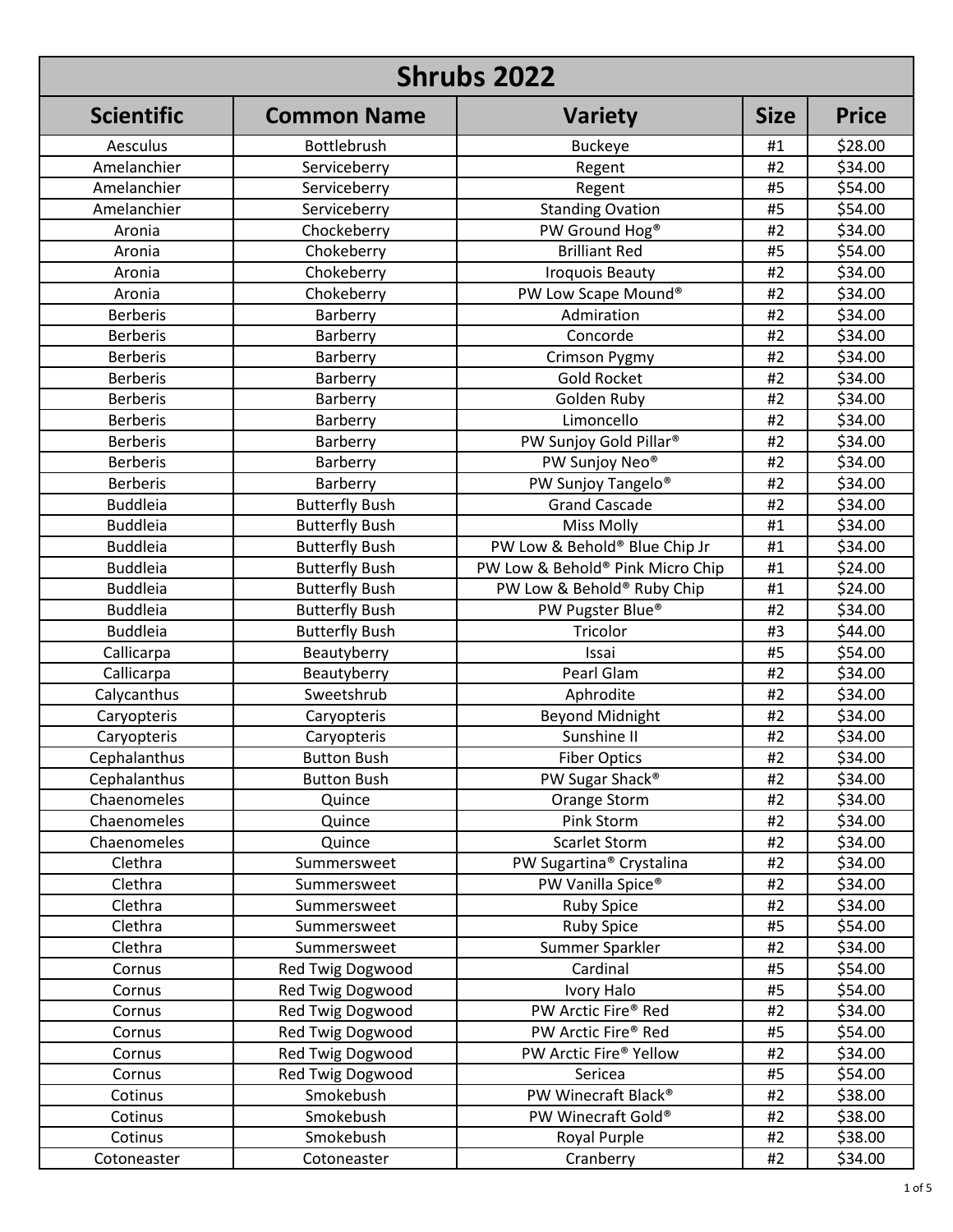| <b>Shrubs 2022</b>    |                     |                                                  |             |              |
|-----------------------|---------------------|--------------------------------------------------|-------------|--------------|
| <b>Scientific</b>     | <b>Common Name</b>  | <b>Variety</b>                                   | <b>Size</b> | <b>Price</b> |
| Cotoneaster           | Cotoneaster         | Tom Thumb                                        | #2          | \$34.00      |
| Daphne                | Daphne              | <b>Carol Mackie</b>                              | #2          | \$48.00      |
| Deutzia               | Deutzia             | Nikko                                            | #2          | \$34.00      |
| Deutzia               | Deutzia             | PW Yuki Cherry Blossom®                          | #2          | \$34.00      |
| Diervilla             | Honeysuckle Bush    | Dwarf                                            | #2          | \$34.00      |
| Diervilla             | Honeysuckle Bush    | Firefly Nightglow                                | #2          | \$34.00      |
| Diervilla             | Honeysuckle Bush    | PW Kodiak <sup>®</sup> Black                     | #2          | \$34.00      |
| Diervilla             | Honeysuckle Bush    | PW Kodiak <sup>®</sup> Orange                    | #2          | \$34.00      |
| Diervilla             | Honeysuckle Bush    | PW Kodiak® Red                                   | #2          | \$34.00      |
| Euonymus              | Burning Bush, Dwarf | Compactus                                        | #3          | \$44.00      |
| Euonymus              | Burning Bush, Dwarf | Compactus                                        | #5          | \$54.00      |
| Euonymus              | Burning Bush, Dwarf | Compactus                                        | #15         | \$168.00     |
| Euonymus              | Wintercreeper Shrub | Moonshadow                                       | #2          | \$34.00      |
| Euonymus              | Wintercreeper Shrub | PW Gold Splash®                                  | #2          | \$34.00      |
| Exochorda             | Pearlbush           | Lotus Moon                                       | #2          | \$34.00      |
| Forsythia             | Forsythia           | Northern Gold                                    | #5          | \$54.00      |
| Forsythia             | Forsythia           | PW Show Off®                                     | #2          | \$34.00      |
| Forsythia             | Forsythia, Dwarf    | PW Show Off <sup>®</sup> Sugar Baby <sup>®</sup> | #2          | \$34.00      |
| Fothergilla           | Fothergilla         | <b>Blue Shadow</b>                               | #2          | \$44.00      |
| Fothergilla           | Fothergilla         | <b>Mount Airy</b>                                | #2          | \$44.00      |
| Fothergilla           | Fothergilla         | PW Legend of the Fall®                           | #2          | \$44.00      |
| Fothergilla           | Fothergilla, Dwarf  | Gardenii                                         | #2          | \$44.00      |
| Hamalelis             | Witchhazel          | <b>Arnold's Promise</b>                          | #5          | \$88.00      |
| Hamalelis             | Witchhazel          | <b>Carmine Red</b>                               | #5          | \$88.00      |
| Hamalelis             | Witchhazel          | <b>Crimson Fire</b>                              | #5          | \$88.00      |
| Hibiscus              | Rose of Sharon      | Azurri Blue Satin                                | #5          | \$54.00      |
| Hibiscus              | Rose of Sharon      | Bali                                             | #2          | \$34.00      |
| Hibiscus              | Rose of Sharon      | Fiji                                             | #2          | \$34.00      |
| Hibiscus              | Rose of Sharon      | PW Blue Chiffon®                                 | #3          | \$44.00      |
| Hibiscus              | Rose of Sharon      | PW Lavender Chiffon®                             | #3          | \$44.00      |
| <b>Hibiscus</b>       | Rose of Sharon      | PW Lavender Chiffon®                             | #5          | \$54.00      |
| Hibiscus              | Rose of Sharon      | PW Lil Kim®                                      | #2          | \$34.00      |
| Hibiscus              | Rose of Sharon      | PW Lil Kim®                                      | #3          | \$44.00      |
| Hibiscus              | Rose of Sharon      | PW Lil Kim® Red                                  | #2          | \$34.00      |
| Hibiscus              | Rose of Sharon      | PW Lil Kim® Red                                  | #3          | \$44.00      |
| Hibiscus              | Rose of Sharon      | PW Lil Kim <sup>®</sup> Violet                   | #2          | \$34.00      |
| Hibiscus              | Rose of Sharon      | PW Purple Pillar <sup>®</sup>                    | #2          | \$34.00      |
| Hibiscus              | Rose of Sharon      | PW Purple Pillar <sup>®</sup>                    | #3          | \$44.00      |
| Hibiscus              | Rose of Sharon      | PW White Chiffon®                                | #2          | \$34.00      |
| Hibiscus              | Rose of Sharon      | PW White Chiffon®                                | #3          | \$44.00      |
| Hibiscus              | Rose of Sharon      | PW White Chiffon®                                | #5          | \$54.00      |
| Hibiscus              | Rose of Sharon      | Tahiti                                           | #2          | \$34.00      |
| Hydrangea arborescens | Smooth Hydrangea    | Annabelle                                        | #2          | \$34.00      |
| Hydrangea arborescens | Smooth Hydrangea    | Annabelle                                        | #5          | \$54.00      |
| Hydrangea arborescens | Smooth Hydrangea    | PW Incrediball®                                  | #2          | \$34.00      |
| Hydrangea arborescens | Smooth Hydrangea    | PW Incrediball®                                  | #3          | \$44.00      |
| Hydrangea arborescens | Smooth Hydrangea    | PW Incrediball®                                  | #5          | \$54.00      |
| Hydrangea arborescens | Smooth Hydrangea    | PW Invincibelle Limetta®                         | #2          | \$34.00      |
| Hydrangea arborescens | Smooth Hydrangea    | PW Invincibelle Mini Mauvette®                   | #2          | \$34.00      |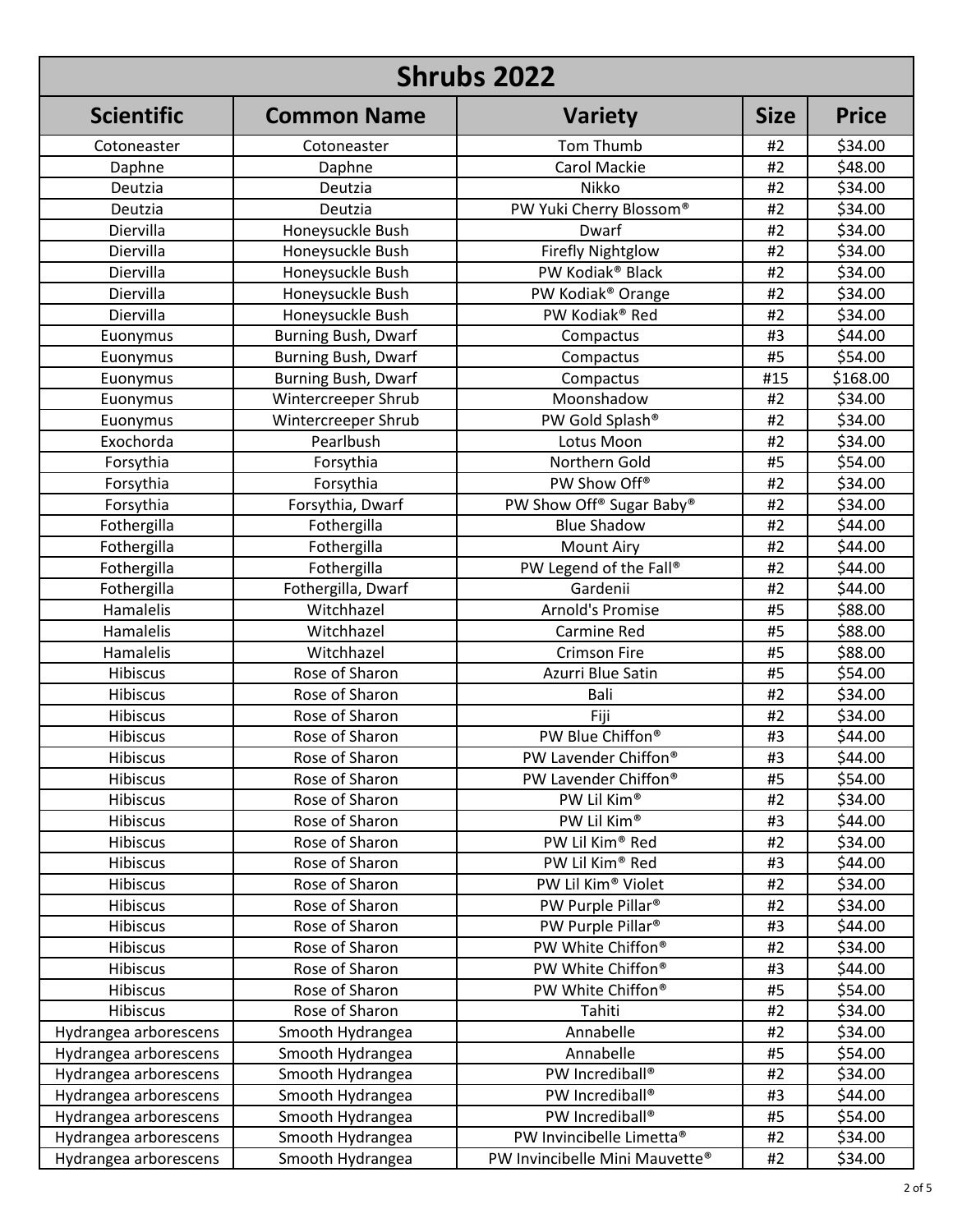| <b>Shrubs 2022</b>    |                    |                                |             |              |
|-----------------------|--------------------|--------------------------------|-------------|--------------|
| <b>Scientific</b>     | <b>Common Name</b> | <b>Variety</b>                 | <b>Size</b> | <b>Price</b> |
| Hydrangea arborescens | Smooth Hydrangea   | PW Invincibelle Wee White®     | #2          | \$34.00      |
| Hydrangea arborescens | Smooth Hydrangea   | PW Invincibelle® Ruby          | #2          | \$34.00      |
| Hydrangea arborescens | Smooth Hydrangea   | PW Invincibelle® Spirit II     | #2          | \$34.00      |
| Hydrangea macrophylla | Big Leaf Hydrangea | Bloomstruck                    | #1          | \$24.00      |
| Hydrangea macrophylla | Big Leaf Hydrangea | Bloomstruck                    | #2          | \$34.00      |
| Hydrangea macrophylla | Big Leaf Hydrangea | Bloomstruck                    | #5          | \$54.00      |
| Hydrangea macrophylla | Big Leaf Hydrangea | <b>Blushing Bride</b>          | #2          | \$34.00      |
| Hydrangea macrophylla | Big Leaf Hydrangea | <b>Endless Summer</b>          | #1          | \$24.00      |
| Hydrangea macrophylla | Big Leaf Hydrangea | <b>Endless Summer</b>          | #5          | \$54.00      |
| Hydrangea macrophylla | Big Leaf Hydrangea | Lemon Daddy                    | #3          | \$48.00      |
| Hydrangea macrophylla | Big Leaf Hydrangea | PW Let's Dance Can Do®         | #2          | \$34.00      |
| Hydrangea macrophylla | Big Leaf Hydrangea | PW Let's Dance iArriba!®       | #2          | \$34.00      |
| Hydrangea macrophylla | Big Leaf Hydrangea | Summer Crush                   | #2          | \$34.00      |
| Hydrangea macrophylla | Big Leaf Hydrangea | Twist-n-Shout                  | #2          | \$34.00      |
| Hydrangea paniculata  | Panicle Hydrangea  | Diamond Rouge                  | #5          | \$54.00      |
| Hydrangea paniculata  | Panicle Hydrangea  | Limelight                      | #2          | \$34.00      |
| Hydrangea paniculata  | Panicle Hydrangea  | Limelight                      | #10         | \$134.00     |
| Hydrangea paniculata  | Panicle Hydrangea  | PW Bobo®                       | #2          | \$34.00      |
| Hydrangea paniculata  | Panicle Hydrangea  | PW Bobo®                       | #5          | \$54.00      |
| Hydrangea paniculata  | Panicle Hydrangea  | PW Bobo®                       | #10         | \$134.00     |
| Hydrangea paniculata  | Panicle Hydrangea  | PW Fire Light Tidbit®          | #2          | \$34.00      |
| Hydrangea paniculata  | Panicle Hydrangea  | PW Fire Light®                 | #2          | \$34.00      |
| Hydrangea paniculata  | Panicle Hydrangea  | PW Fire Light®                 | #5          | \$54.00      |
| Hydrangea paniculata  | Panicle Hydrangea  | PW Limelight Prime®            | #2          | \$34.00      |
| Hydrangea paniculata  | Panicle Hydrangea  | PW Little Lime Punch®          | #3          | \$44.00      |
| Hydrangea paniculata  | Panicle Hydrangea  | PW Little Lime®                | #2          | \$34.00      |
| Hydrangea paniculata  | Panicle Hydrangea  | PW Little Lime®                | #5          | \$54.00      |
| Hydrangea paniculata  | Panicle Hydrangea  | PW Little Lime®                | #10         | \$134.00     |
| Hydrangea paniculata  | Panicle Hydrangea  | PW Little Quick Fire®          | #2          | \$34.00      |
| Hydrangea paniculata  | Panicle Hydrangea  | PW Little Quick Fire®          | #5          | \$54.00      |
| Hydrangea paniculata  | Panicle Hydrangea  | PW Pinky Winky®                | #5          | \$54.00      |
| Hydrangea paniculata  | Panicle Hydrangea  | PW Quick Fire Fab <sup>®</sup> | #2          | \$34.00      |
| Hydrangea paniculata  | Panicle Hydrangea  | PW Quick Fire®                 | #2          | \$34.00      |
| Hydrangea paniculata  | Panicle Hydrangea  | PW Quick Fire®                 | #5          | \$54.00      |
| Hydrangea paniculata  | Panicle Hydrangea  | <b>Strawberry Sundae</b>       | #2          | \$34.00      |
| Hydrangea paniculata  | Panicle Hydrangea  | Vanilla Strawberry             | #2          | \$34.00      |
| Hydrangea paniculata  | Panicle Hydrangea  | <b>White Diamonds</b>          | #5          | \$54.00      |
| Hydrangea quercifolia | Oakleaf Hydrangea  | Jetstream                      | #2          | \$44.00      |
| Hydrangea quercifolia | Oakleaf Hydrangea  | Jetstream                      | #3          | \$54.00      |
| Hydrangea quercifolia | Oakleaf Hydrangea  | Munchkin                       | #2          | \$44.00      |
| Hydrangea quercifolia | Oakleaf Hydrangea  | <b>Ruby Slippers</b>           | #2          | \$44.00      |
| Hydrangea quercifolia | Oakleaf Hydrangea  | <b>Ruby Slippers</b>           | #3          | \$54.00      |
| Hydrangea quercifolia | Oakleaf Hydrangea  | Sikes Dwarf                    | #2          | \$44.00      |
| Hydrangea serrata     | Mountain Hydrangea | PW Tiny Tuff Stuff™            | #1          | \$24.00      |
| Hydrangea serrata     | Mountain Hydrangea | PW Tuff Stuff™                 | #2          | \$34.00      |
| Hydrangea serrata     | Mountain Hydrangea | PW Tuff Stuff™ Red             | #2          | \$34.00      |
| Hypericum             | St. John's Wort    | Gemo                           | #2          | \$34.00      |
| Hypericum             | St. John's Wort    | PW Sunny Boulevard®            | #2          | \$34.00      |
| Hypericum             | St. John's Wort    | Sunburst                       | #2          | \$34.00      |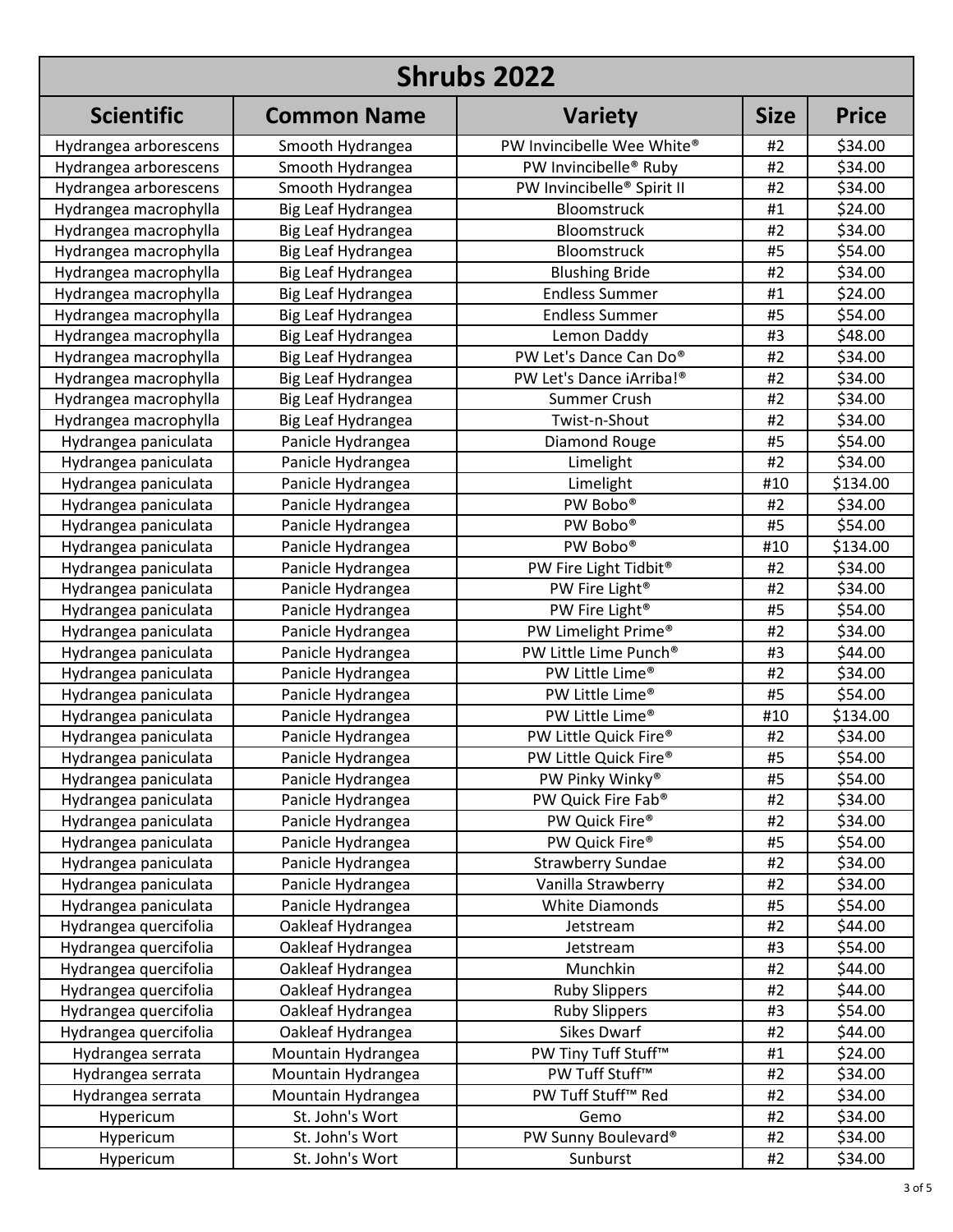| <b>Shrubs 2022</b> |                               |                               |             |              |
|--------------------|-------------------------------|-------------------------------|-------------|--------------|
| <b>Scientific</b>  | <b>Common Name</b>            | <b>Variety</b>                | <b>Size</b> | <b>Price</b> |
| Ilex               | Winterberry                   | Jim Dandy                     | #2          | \$34.00      |
| Ilex               | Winterberry                   | <b>Red Sprite</b>             | #2          | \$34.00      |
| Itea               | Sweetspire                    | PW Little Henry®              | #2          | \$34.00      |
| Leptodermis        | False Lilac                   | Oblonga                       | #2          | \$34.00      |
| Lespedeza          | <b>Bush Clover</b>            | Gibraltar                     | #3          | \$44.00      |
| Ligustrum          | Privet                        | Cheyenne                      | #5          | \$54.00      |
| Ligustrum          | Privet                        | <b>Golden Vicary</b>          | #5          | \$54.00      |
| Ligustrum          | Privet                        | Straight Talk <sup>®</sup>    | #5          | \$54.00      |
| Philadelphus       | Mockorange                    | Snow White                    | #2          | \$34.00      |
| Physocarpus        | Ninebark                      | Amber Jubilee                 | #2          | \$34.00      |
| Physocarpus        | Ninebark                      | Amber Jubilee                 | #5          | 554.00       |
| Physocarpus        | Ninebark                      | Center Glow                   | #2          | \$34.00      |
| Physocarpus        | Ninebark                      | PW Summer Wine®               | #2          | \$34.00      |
| Physocarpus        | Ninebark                      | PW Tiny Wine Gold®            | #2          | \$34.00      |
| Physocarpus        | Ninebark                      | PW Tiny Wine®                 | #2          | \$34.00      |
| Potentilla         | Potentilla                    | Crème Brulee                  | #2          | \$34.00      |
| Potentilla         | Potentilla                    | Goldfinger                    | #2          | \$34.00      |
| Potentilla         | Potentilla                    | Lemon Meringue                | #2          | \$34.00      |
| Potentilla         | Potentilla                    | Mandarin Tango                | #2          | \$34.00      |
| Potentilla         | Potentilla                    | PW Happy Face® Pink Paradise  | #2          | \$34.00      |
| Prunus             | <b>Ornamental Almond</b>      | <b>Flowering Dwarf Almond</b> | #3          | \$44.00      |
| Prunus             | <b>Ornamental Cherry</b>      | PW Zuzu®                      | #2          | \$34.00      |
| Prunus             | <b>Purpleleaf Sand Cherry</b> | Sand Cherry                   | #5          | \$54.00      |
| Rhododendron       | Azalea (deciduous)            | Electric Lights Double Pink   | #2          | \$44.00      |
| Rhododendron       | Azalea (deciduous)            | <b>Electric Lights Red</b>    | #2          | \$44.00      |
| Rhus               | Sumac                         | Gro-Low Fragrant              | #2          | \$34.00      |
| Rhus               | Sumac                         | <b>Tiger Eyes</b>             | #5          | \$54.00      |
| Ribes              | <b>Alpine Currant</b>         | Currant                       | #2          | \$34.00      |
| Ribes              | <b>Alpine Currant</b>         | <b>Currant Green Mound</b>    | #2          | \$34.00      |
| Rosa               | Rose Knock Out®               | Coral                         | #3          | \$38.00      |
| Rosa               | Rose Knock Out®               | Double Pink                   | #2          | \$34.00      |
| Rosa               | Rose Knock Out®               | Double Red                    | #2          | \$34.00      |
| Rosa               | Rose Knock Out®               | Double Red                    | #7          | \$98.00      |
| Rosa               | Rose Knock Out®               | Petite                        | #2          | \$34.00      |
| Rosa               | Rose Knock Out®               | Sunny                         | #3          | \$38.00      |
| Rosa               | Rose Knock Out®               | White                         | #3          | \$38.00      |
| Salix              | <b>Pussy Willow</b>           | Discolor                      | #2          | \$34.00      |
| Salix              | Willow                        | <b>Dwarf Arctic Blue</b>      | #2          | \$34.00      |
| Salix              | Willow                        | Iceberg Alley                 | #2          | \$34.00      |
| Salix              | Willow                        | Nishiki                       | #2          | \$34.00      |
| Salix              | Willow                        | Nishiki                       | #5          | \$54.00      |
| Sambucus           | Elderberry                    | PW Black Lace®                | #5          | \$54.00      |
| Sambucus           | Elderberry                    | PW Lemony Lace®               | #2          | \$34.00      |
| Sorbaria           | <b>False Spirea</b>           | PW Mr. Mustard®               | #2          | \$34.00      |
| Sorbaria           | Spirea                        | Sem Ash Leaf                  | #2          | \$34.00      |
| Spiraea            | Spirea                        | Goldmound                     | #2          | \$34.00      |
| Spiraea            | Spirea                        | <b>Little Princess</b>        | #2          | \$34.00      |
| Spiraea            | Spirea                        | <b>Magic Carpet</b>           | #2          | \$34.00      |
| Spiraea            | Spirea                        | PW Glow Girl®                 | #2          | \$34.00      |